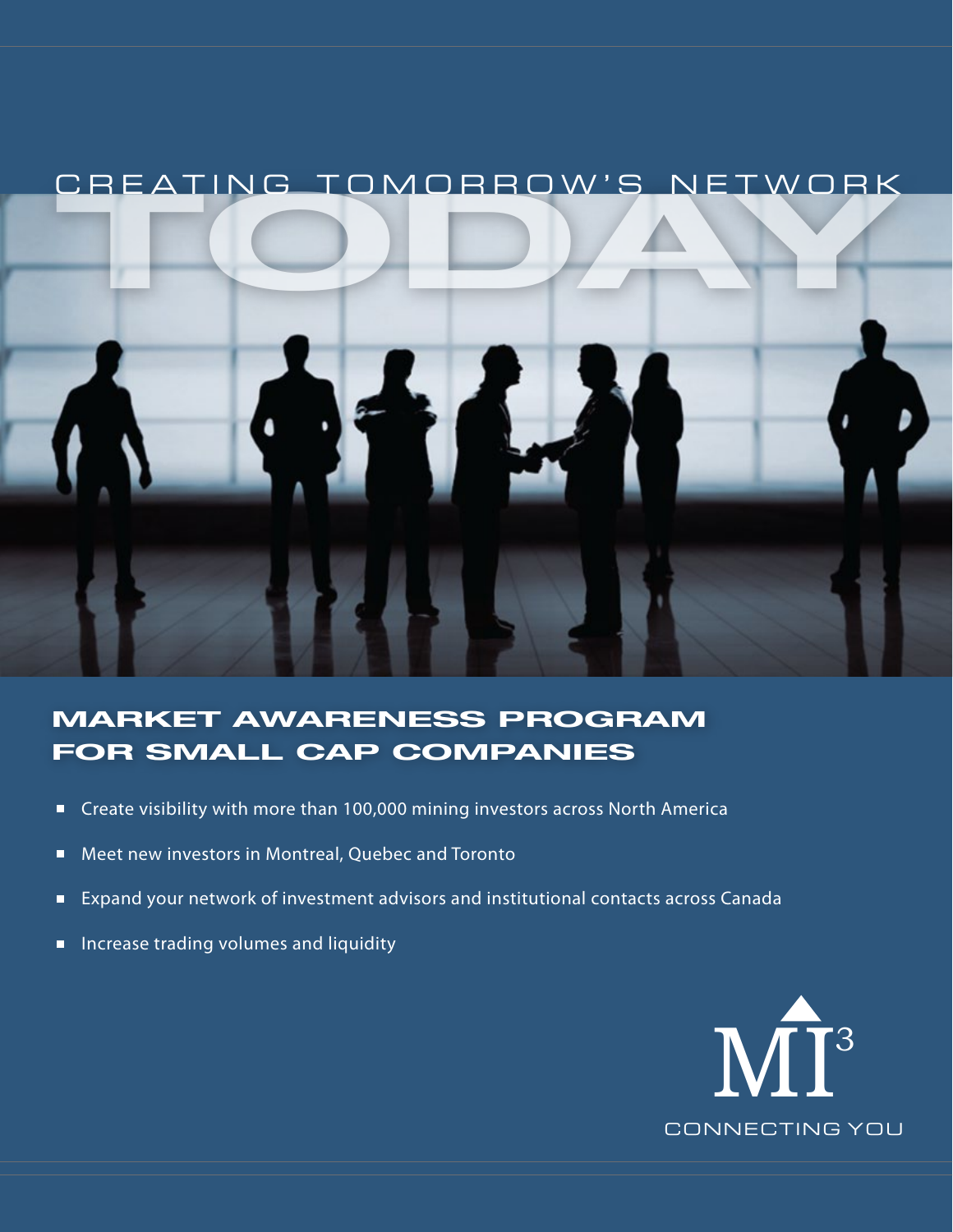# **AWARENESS PROGRAM**





#### **1. INTRODUCTION TO THE MI3 TRADERS NETWORK**

Our in-house team of professional market makers and traders has more than 100 years of experience trading the Canadian stock markets. To help increase the liquidity and awareness of your stock, we have developed a network of professional market traders across Canada. We have created a private chat room to facilitate communication with our trader's network, and over 50 market traders join us on a daily basis. Our chat room is a great way to introduce your story to professional traders by sending them your latest Power Point, video, press release, or through generating discussion of your next technical move in the market.

#### **2. PROACTIVE PHONE CAMPAIGNS ON NEWS RELEASES**

100 to 300 press releases typically hit the market every day, fighting for investor's attention. In order to be noticed, your press release needs to be seen, read and acknowledged. For key releases, we will carry out a targeted phone campaign to bring your release to the attention of 50 selected investment advisors every month, informing them about the news and your company, answering any questions they may have, and putting them in touch with you if they want to learn more. One campaign to 50 advisors is included in each month of the program, and more calls can be made upon request.



#### **3. ONLINE DISTRIBUTION OF PRESS RELEASES ACROSS CANADA AND UNITED STATES**

Our partner www.stockinvestorplace.com has generated a list of 40,000 Canadian and 70,000 U.S investors who want to receive information about mining and oil and gas companies. Our MI3 contact database has more than 6,500 professional and institutional investors across Canada. Each month, your press releases can be distributed to more than 115,000 investors in Canada and United States. One release per month is included with the program, and more distributions can be made upon request.

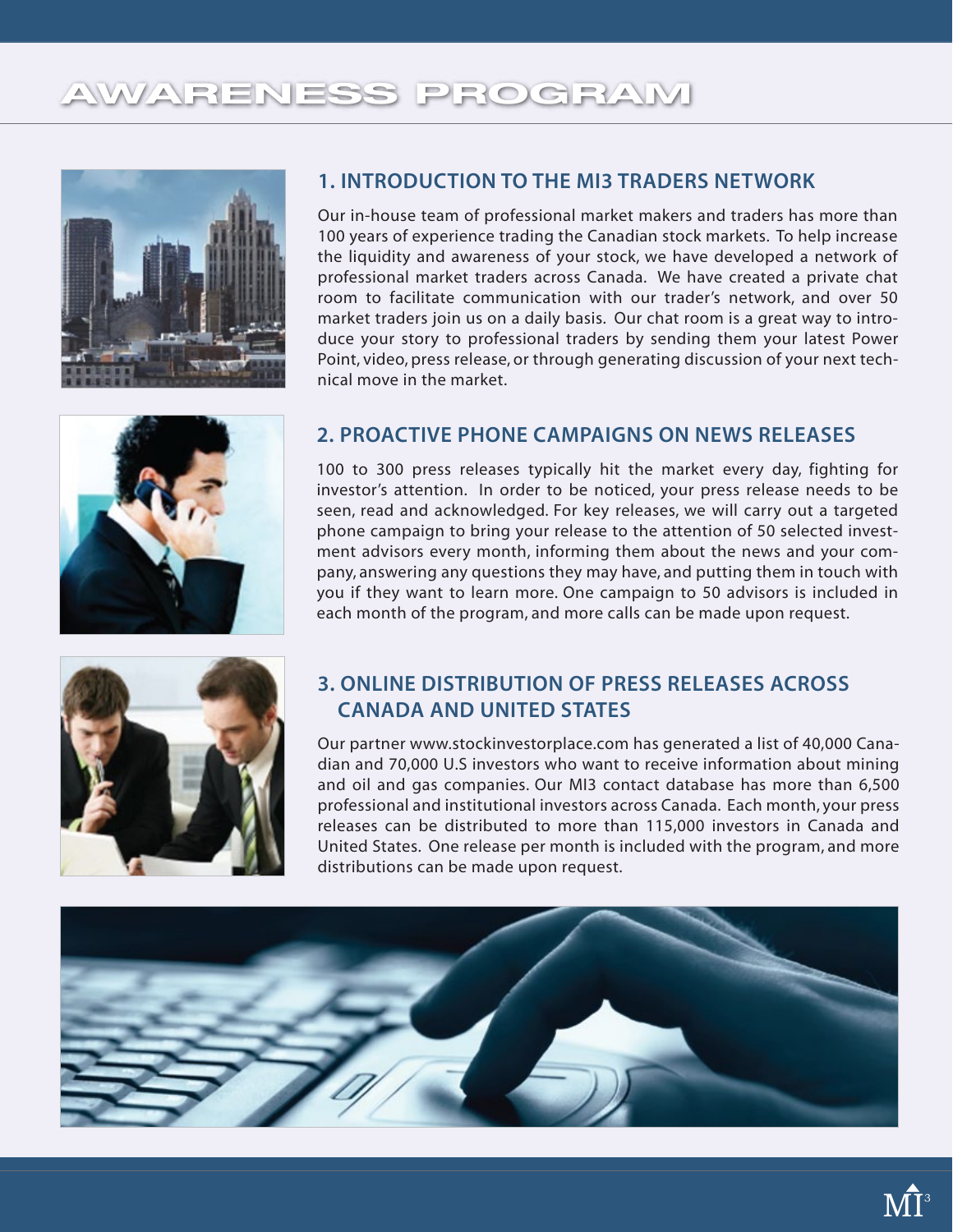#### **4. PR ROADSHOWS**

Over the course of each six month mandate, we will organize three one-day roadshows, made up of 4 to 6 private meetings per day, to introduce your company to investment advisors and institutional contacts in Montreal, Quebec and Toronto.



#### **5. PHONE ANSWERING SERVICE**

Our trained, experienced and informed personnel will answer and respond to phone calls from shareholders or interested investors from 9:00 am to 4:00 pm, in both French and English.



#### **DURING THE COURSE OF YOUR MARKET AWARENESS PROGRAM YOU WILL…**

- Meet new investors through Roadshows  $\mathcal{C}^{\mathcal{A}}$
- **Present your story to professional traders** and online investors through our online Traders Network
- Generate attention for your press releases with over 100,000 investors across North America through our online news release distribution services (1)
- Build visibility with investors through proactive phone campaigns promoting your press releases (2)
- $\blacksquare$  Respond to shareholder and potential investor enquires through the services of our bilingual phone team
- (1) 1 press release distribution per month included. Additional distributions available upon request
- (2) 1 phone campaign to 50 investment advisors per month. Additional calls available upon request.

ţP Ìю,  $1, 317, 564$ **INTC INTU** 2, 656, 454 ISR6 4, 107, 686 **JOYG** 2, 553, 297 **JNPR** KLAC 812, 174 LROX  $812^{13}$ <br>1, 288, 585